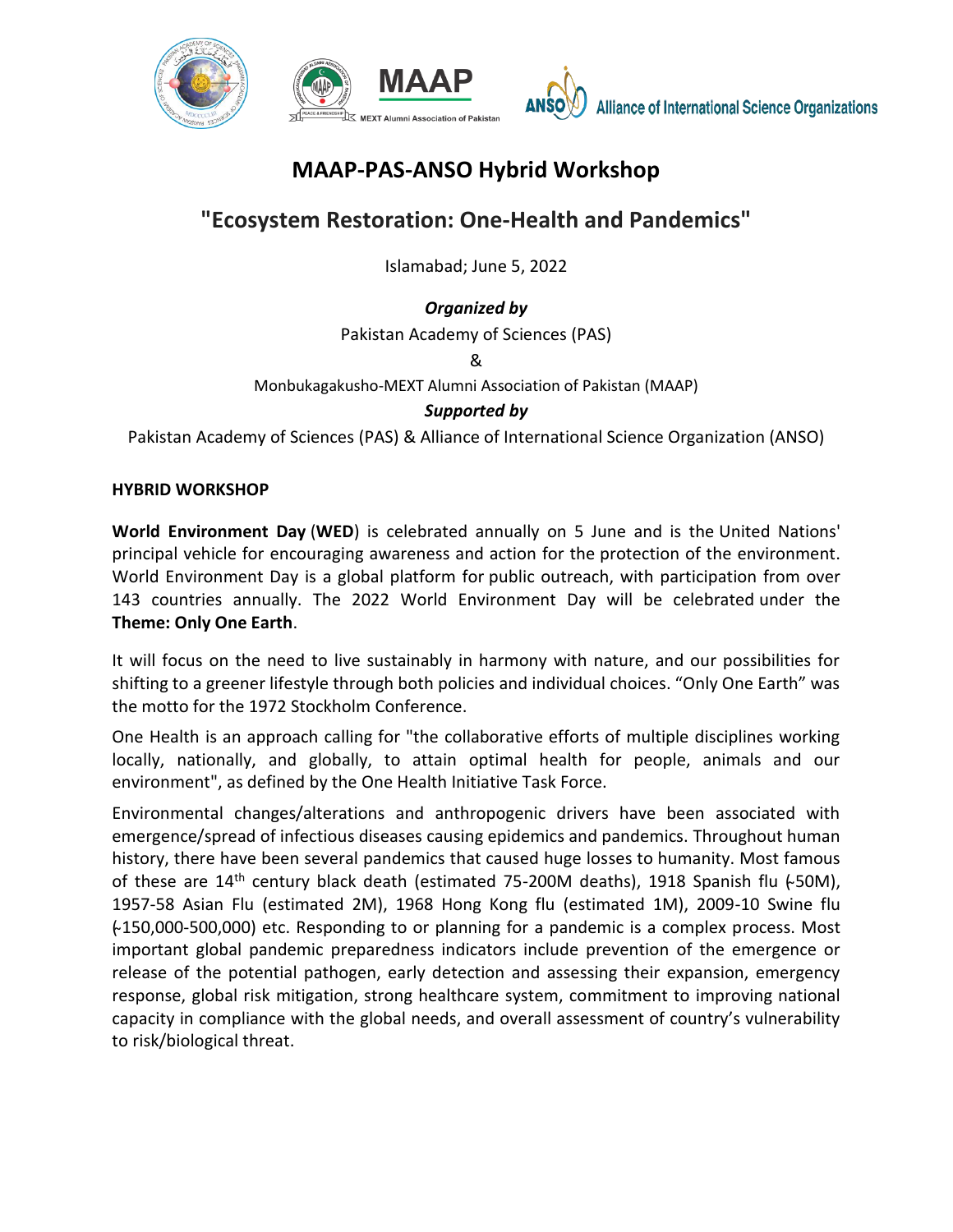

Alliance of International Science Organizations

## **PRELIMINARY PROGRAM**

**June 5, 2022** (**Sunday**)

08:00 – 09:00 Registration

09:00- 09:30 Inaugural Session

## **Technical Session**

**09:30 – 12:15**

## **Moderator: Prof. Dr. Zabta K. Shinwari**

| 09:30 - 09:45                                      | Biodiversity loss: One- Health and pandemics | Prof. Dr. Zabta K. Shinwari     |  |
|----------------------------------------------------|----------------------------------------------|---------------------------------|--|
| 09:45 - 09:55                                      | AI and biodiversity                          | Dr. Nancy Connell, US-NAS       |  |
| $09:55 - 10:05$                                    | Insurance Policy for the Unknown             | Dr. Dave Franz, US-NAS          |  |
| $10.05 - 10:15$                                    | <b>Bates and pandemics</b>                   | Dr. Muhammad Ali                |  |
|                                                    |                                              | Assistant Professor, QAU &      |  |
|                                                    |                                              | PI-ANSO Project                 |  |
| $10.15 - 10:25$                                    | Zoonosis: Can We Mitigate Risks Species      | Dr. Tim Trevan                  |  |
|                                                    | Jumps?                                       | Co-Founder, Chrome              |  |
|                                                    |                                              | <b>Biorisk Management</b>       |  |
|                                                    |                                              | Consulting                      |  |
| $10:25 - 10:35$                                    | Advances in life sciences and the risk of    | Prof. Dr. Nariyoshi             |  |
|                                                    | pandemics                                    | Shinomiya President,            |  |
|                                                    |                                              | <b>National Defense Medical</b> |  |
|                                                    |                                              | College, Japan                  |  |
| 10:35 - 10:45                                      | Q & A/Discussion                             |                                 |  |
| 10:45 - 11:00<br><b>Excercise Break/Human Need</b> |                                              |                                 |  |
|                                                    |                                              |                                 |  |
| $11:00 - 11:15$                                    | NIH and One Health                           | Maj. Gen. Dr. Aamer Ikram       |  |
|                                                    |                                              | NIH, Islamabad                  |  |
| $11:15 - 11:25$                                    | <b>Fleming Fund and Pandemics</b>            | Dr. Ayesha Rasheed              |  |
|                                                    |                                              | <b>Fleming Fund</b>             |  |
| $11:25 - 11:35$                                    | IHRA role in controlling pandemics           | Dr. Quaid Saeed                 |  |
|                                                    |                                              | <b>CEO-Islamabad Healthcare</b> |  |
|                                                    |                                              | <b>Regulatory Authority</b>     |  |
|                                                    |                                              | (IHRA)                          |  |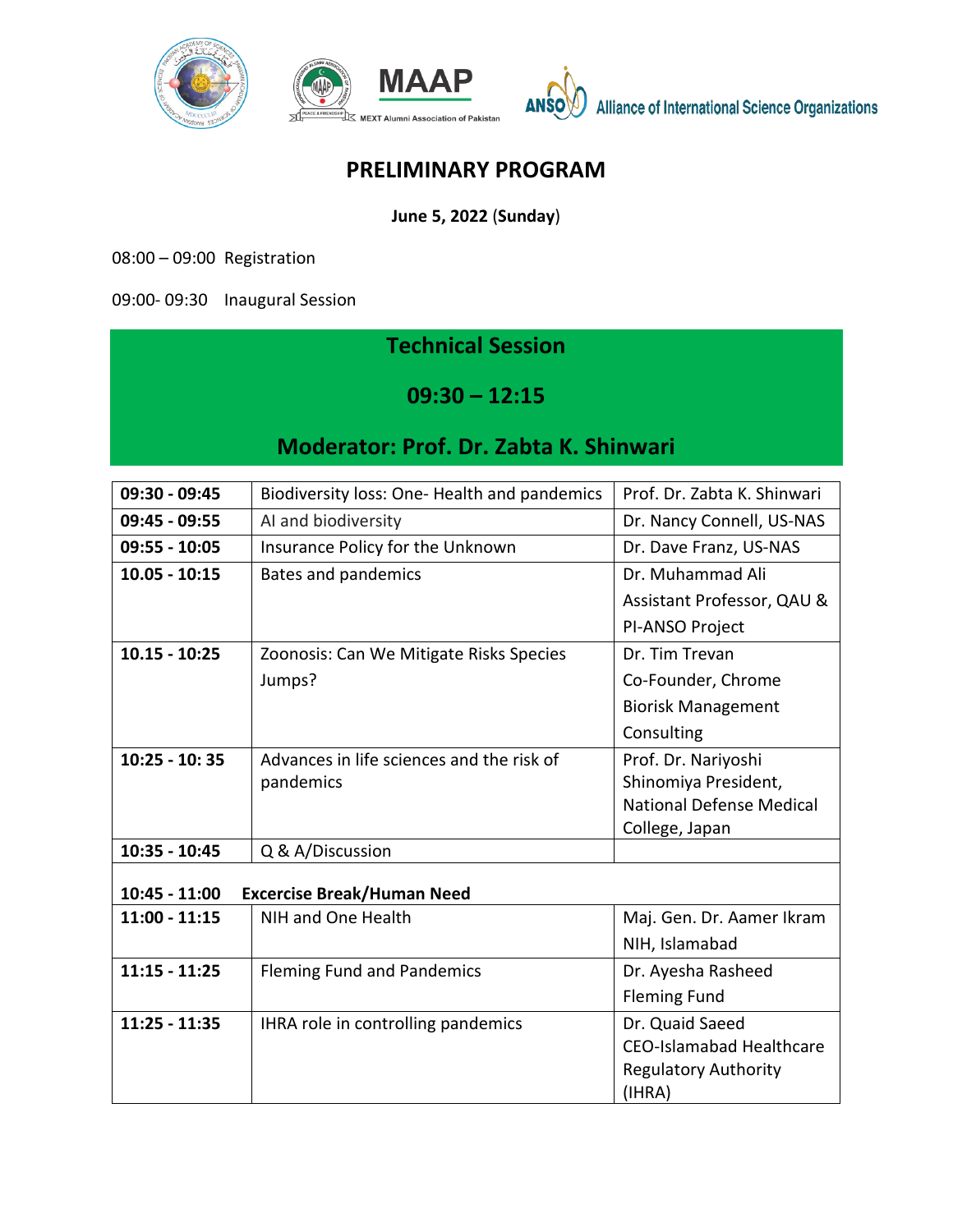





| $11:35 - 11:45$ | Antibiotic resistance and One Health                                                                                                                                                          | Prof. Dr. Li Cui<br>Institute of Urban<br>Environment, CAS                                  |
|-----------------|-----------------------------------------------------------------------------------------------------------------------------------------------------------------------------------------------|---------------------------------------------------------------------------------------------|
| $11:45 - 11:55$ | Ecocivilization for the Protection of<br>Environment                                                                                                                                          | Shahbaz<br>Khan<br>Dr.<br>(UNESCO-Beijing)                                                  |
| $11:55 - 12:05$ | Are there sufficient education resources to<br>underpin effective implementation of the<br>Tianjin Biosecurity Guidelines for Codes of<br>Conduct for Life Scientists? Results of a<br>Survey | Prof. Lijun Shang /<br>Dr. Malcolm<br>London<br>Metropolitan<br>University, UK              |
| $12:05 - 12:15$ | Concluding remarks                                                                                                                                                                            | Dr. Fazal Hadi<br>Islamabad<br>Chair Board,<br>Healthcare<br>Regulatory<br>Authority (IHRA) |
| $12:15 - 13:10$ | <b>MAAP General Body Meeting</b>                                                                                                                                                              | <b>MAAP Fellows only</b>                                                                    |
| $13:10 - 14:00$ | <b>Networking Lunch &amp; Prayer Break</b>                                                                                                                                                    |                                                                                             |

#### **CONTACT INFORMATION**

For Abstract: Dr. Irum Iqrar (Email: [irum\\_rao@hotmail.com;](mailto:irum_rao@hotmail.com) [irumiqrar@paspk.org\)](mailto:irumiqrar@paspk.org) For hospitality and information: Mr. Hamza Waheed (Email: [hamza@paspk.org;](mailto:hamza@paspk.org) [info@paspk.org:](mailto:info@paspk.org) Tel: 051 9204843; Mobile: +92-3345415788)

#### **IMPORTANT DATES**

| May 25, 2022 | 1 <sup>st</sup> Announcement                                  |
|--------------|---------------------------------------------------------------|
| May 29, 2022 | Due date for abstract and CV submission                       |
| May 31, 2022 | Notification of the acceptance of the abstract                |
| May 31, 2022 | Registration due date                                         |
| June 3, 2022 | Due date for submission of the presentation file/ final paper |

#### **LANGUAGE**

English is the official language of the workshop. This language will be used for printed materials, presentations and discussions.

#### **VENUE OF THE HYBRID WORKSHOP**

Pakistan Academy of Sciences, 3-Constitution Avenue, G-5/2, Islamabad, Pakistan

#### **ACCOMMODATION**

PAS Fellows Lodge, Islamabad, Pakistan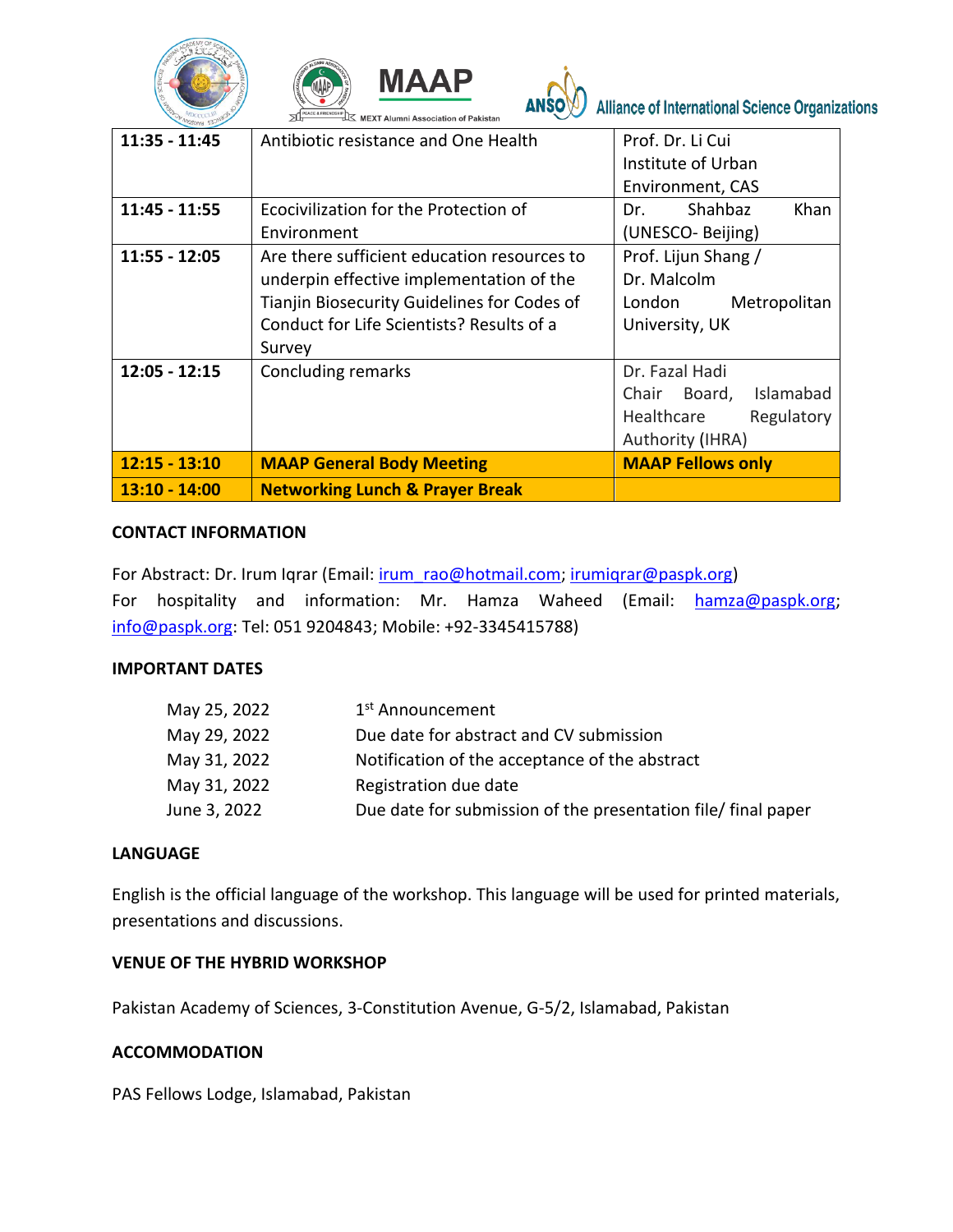





**Alliance of International Science Organizations** 

#### **ORGANIZING COMMITTEE**

- Prof. Dr. Khalid M. Khan, Patron & President PAS
- Prof. Dr. Tasawar Hayat, Co-Patron & Secretary General PAS
- Prof. Dr. Zabta Khan Shinwari, President MAAP & Convener
- Prof. Dr. Amin Badshah, Treasurer PAS
- Dr. Iftikhar Niaz Azeem, Secretary MAAP, Organizer
- Dr. Afaq Hussain, Finance Secretary MAAP, Organizer
- Dr. M. Ali, PI-ANSO Project (Co-Organizer)
- Dr. Riffat M. Qureshi, Organizer
- Dr. Irum Iqrar, Organizer
- Mr. Sajid Majeed, Organizer
- Mr. Ibrar Khan, Organizer
- Mr. Hamza Waheed, Organizer
- Mr. Muhammad Naseer, Organizer

*Pakistan Academy of Sciences (PAS)*: PAS was inaugurated by the then Prime Minister of Pakistan in February 1953. The Government of Pakistan has bestowed consultative and advisory status to the Academy on all problems relating to the development of scientific efforts in the country. Currently, the PAS has 83 Fellows, 34 Foreign Fellows, and 26 Members. The Academy has been serving as the most prestigious scientific body in the country and has been offering science-based advice to Government on various matters. The Academy organizes and supports conferences on topics of national importance and lectures on emerging areas of sciences. The salient recent activities of the Academy include regular monthly brainstorming sessions under the banner of "*Making Pakistan Science Conscious*" amongst senior and young scientists (*i.e.*, postgraduate students and young faculty), organized in collaboration with universities and scientific organizations of the country.

**Monbukagakusho-MEXT Alumni Association of Pakistan (MAAP):** MAAP is an organization of the scholars studying in Japanese institutions in the field of natural sciences, engineering & technology, social and medical sciences, public policy & management, etc. who were awarded scholarships by the MEXT (Ministry of Education, Science and Culture, Japan: Monbukagakusho) to pursue their higher studies in Japan. It was founded in March 1996 in Islamabad by the then Scholars with the moral support of the Embassy of Japan in Islamabad. Most of the MAAP members earned higher-level post-graduate degrees (Master's and PhDs) and did their Post-Doc have quite intensive professional experience in research and academic assignments at Japanese universities, research institutions and leading industry/ consulting firms. At present, many members are occupying very senior positions in various academic, and R&D institutions including in industry, multi-national and government organizations/ ministries in Pakistan.